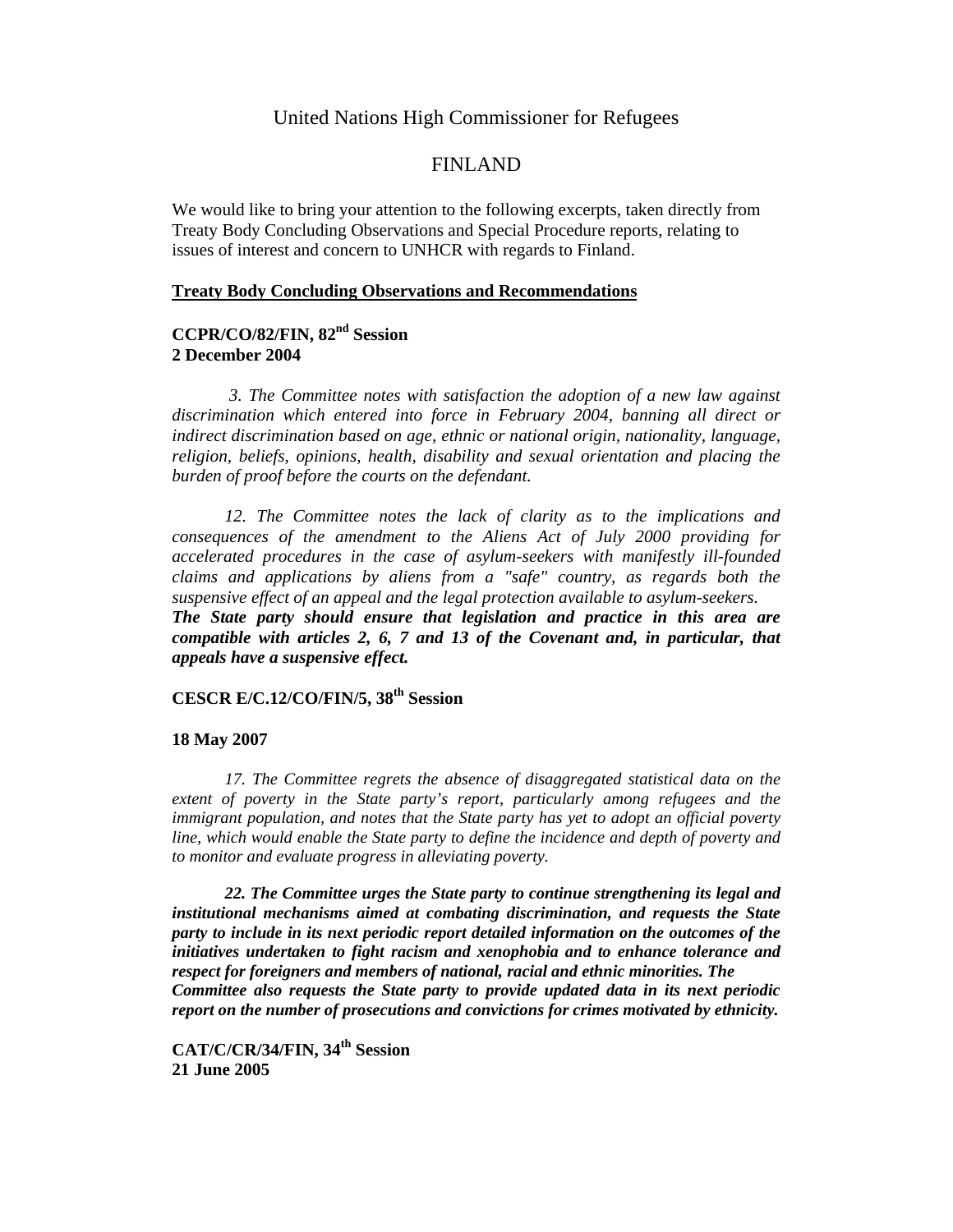*3. Amongst the many positive developments, the Committee notes in particular:* 

*d) The Act on the Integration of Immigrants and Reception of Asylum-Seekers 2001, which seeks to enhance the integration, equality and freedom of choice of immigrants, and the amendment of the Act in 2002 to accommodate the needs of vulnerable people, including minors and victims of torture, rape, or other physical or sexual violence;* 

*h) The creation of a new Office of Minority Ombudsman in 2001 to replace the Ombudsman for Aliens, with wider powers under the Minority Ombudsman Act and Aliens Act, including the ability to act for asylum-seekers and deportees.* 

*4. The Committee expresses concern that:* 

*b) The "accelerated procedure" under the Aliens Act allows an extremely limited time for applicants for asylum to have their cases considered thoroughly and to exhaust all lines of appeal if their application is rejected* 

*c) Despite the safeguards in place, the Parliamentary Ombudsman reported on one recent case of an asylum-seeker whose application had been rejected and who was subsequently allegedly subjected to torture in his country of origin.* 

### *5. The Committee recommends that the State party:*

b) Review the application of the "accelerated procedure" for consideration of *asylum requests to ensure that applicants have sufficient time to use all available appeal procedures before irreversible action is taken by the authorities;* 

*c) Strengthen the legal safeguards for asylum-seekers to ensure that all asylum procedures conform to article 3 of the Convention and other international obligations in this field.* 

### **CERD/C/63/CO/5, 63rd Session 10 December 2003**

*15. Concern is expressed about the "accelerated procedure" provided for in the revised Aliens Act. Under the new provisions, the "accelerated procedure" applies to certain categories of asylum application and, if the application is rejected and entry is refused, could lead to the immediate expulsion of the asylum-seeker. Although such a negative decision can be appealed, it may be enforced within eight days irrespective of an appeal, which would thus have no suspensive effect. In the Committee's opinion, such narrow time limits may not allow for the proper utilization of the appeal procedure available and may result in an irreversible situation even if the decision of the administrative authorities were overturned on appeal. The Committee urges the State party to guarantee respect for the legal safeguards for asylum-seekers and to ensure that all its asylum procedures conform to its international obligations in this field.*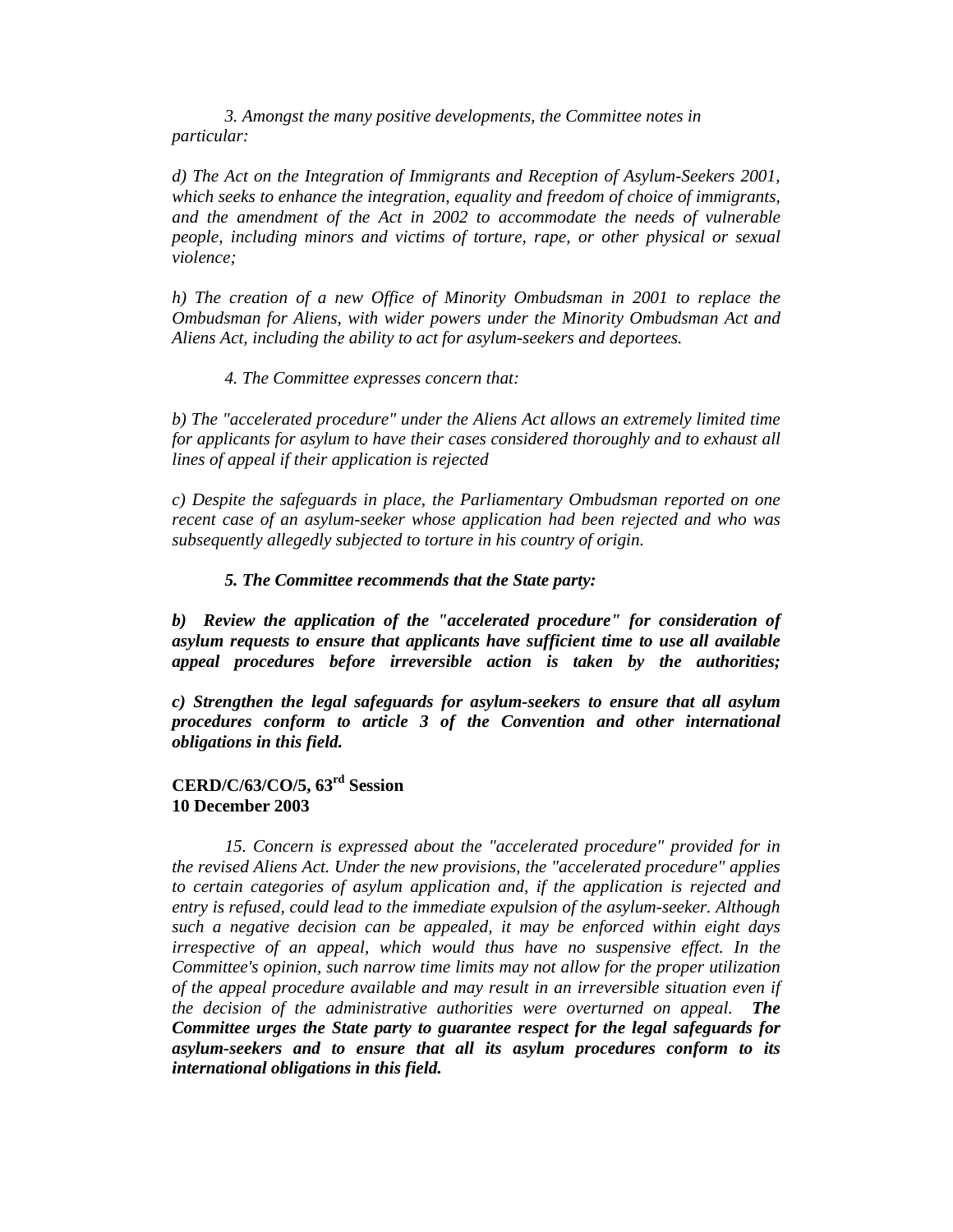# **CRC/C/15/Add.272, 40th Session 20 October 2005**

*13. The Committee notes with concern that the compilation of statistics on children lacks coordination and regularity, in particular with regard to the most vulnerable groups of children such as disabled children, asylum-seeking children, children in conflict with the law and children belonging to minority groups, among others*.

*14. The Committee recommends that the State party continue its efforts to develop a system for the comprehensive collection of data on children, in particular children belonging to the most vulnerable groups, in order to allow detailed analysis of their living conditions and the implementation of their rights.* 

*48. The Committee notes that an amendment to the Act on the Integration of Immigrants and Reception of Asylum-Seekers incorporating Council Directive 2003/9/EC was adopted in June 2005 to improve the legal status of asylum-seeking children and to ensure that more attention is paid to their needs. However, the Committee is concerned that the so-called "accelerated procedure", which applies to certain categories of asylum applications under the existing Aliens Act may have a negative impact on children.* 

*49. While the Committee welcomes the considerable reduction in the time required for processing the applications of unaccompanied children, it is still concerned that the time needed for family reunification remains too long.* 

*50. The Committee recommends that the State party ensure that the socalled "accelerated procedure" respects the due process and legal safeguards for asylum-seekers.* 

# **CRC/C/OPAC/FIN/CO/1, 40th Session 21 October 2005**

*4. The Committee notes that the State party is a country of destination of asylum-seeking and migrant children coming from war-torn countries who may have been victims of traumatic experiences.* 

*5. The Committee invites the State party to provide information in its next periodic report on refugee and migrant children within its jurisdiction who may have been involved in hostilities in their country of origin and on the assistance provided, if any, for their physical and psychological recovery and social reintegration. Furthermore, the State party is also invited to provide additional information on technical cooperation and financial assistance projects aimed at preventing the involvement of children in armed conflicts as well as assisting the recovery of child victims of armed conflict.* 

**- End of excerpts -** 

**Protection Operation and Legal Advice Section**